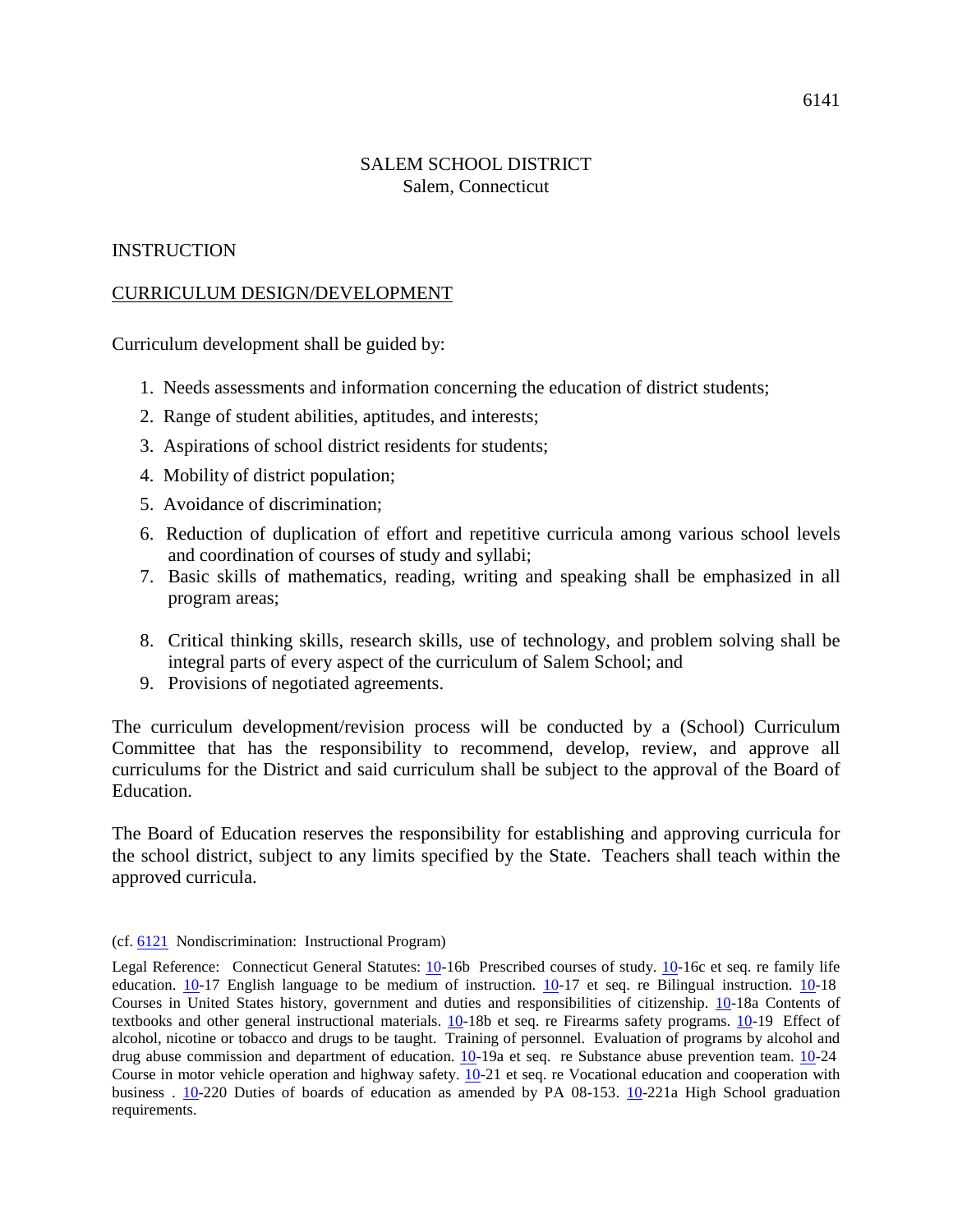Policy Adopted: September 10, 1996 Policy Revised: August 22, 2001 Policy Adopted: September 26, 2001 Revised Policy 1<sup>st</sup> Reading: March 6, 2006 Revised Policy Adopted: March 20, 2006 Revised Policy 1st Reading: July 16, 2007 Revised Policy Adopted: August 13, 2007 Revised Policy 1<sup>st</sup> Reading: June 5, 2017 Revised Policy Adopted: July 17, 2017

Jlk